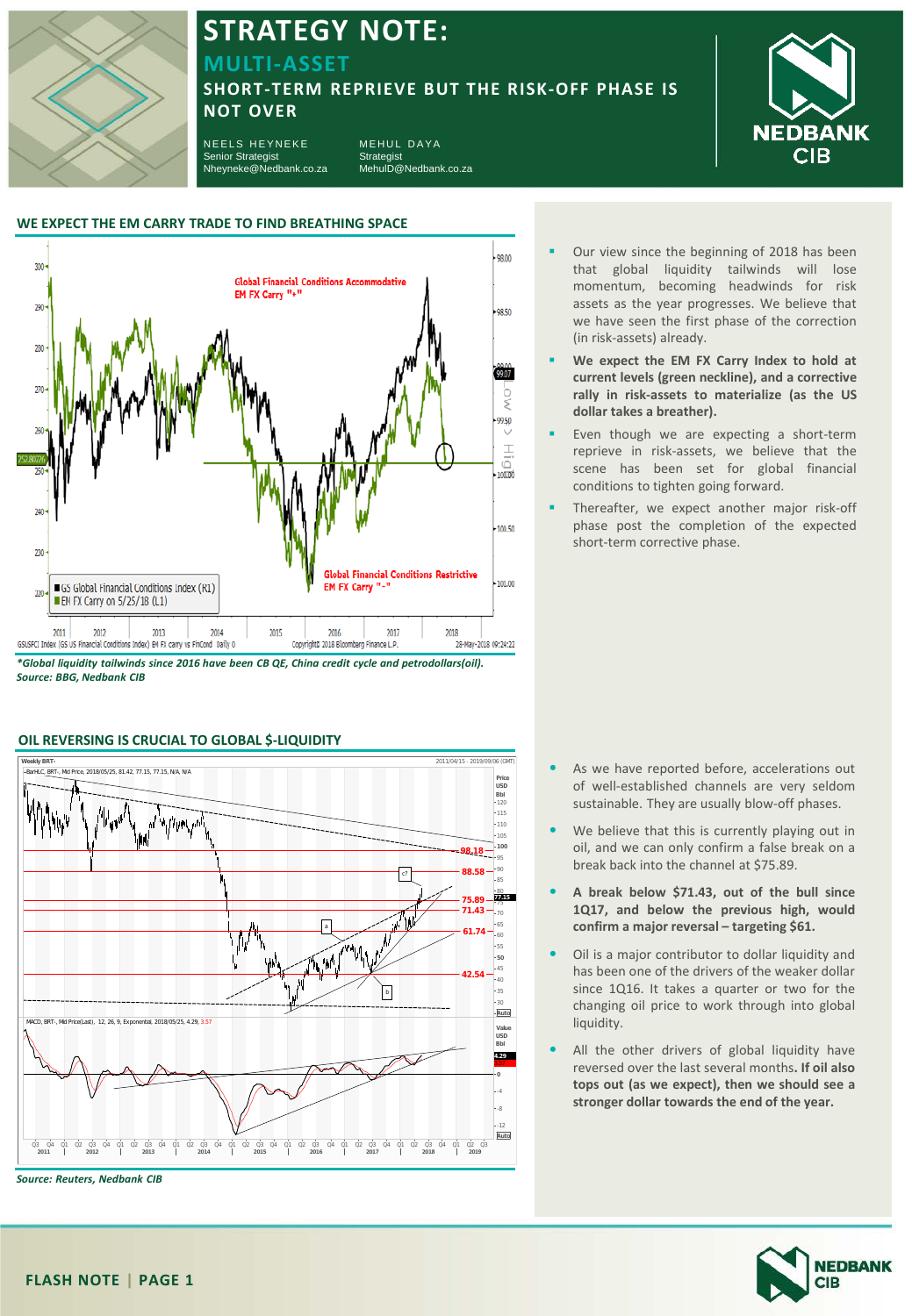



**STRATEGY**

*Source: Reuters, Nedbank CIB*

#### **US BOND BULL/BEAR CYCLES SINCE THE 1990'S, IN PERSPECTIVE**



**NEDBANK CIB** 

- On 18 May [2018](https://www.nedbank.co.za/content/dam/nedbank-crp/reports/Strategy/NeelsAndMehul/2018/StrategyNote_180518.pdf) we called a top in the US bond market, seeing as the Elliott wave patterns were complete.
- It would appear that this call was correct, but we will only get confirmation with a sustainable break below the resistance lines at 2.91%.
- **The trendlines at 2.91% consist of the line through all the tops from 1987, and the line through the lows since September 2017 at 2.00%. Hence we expect major resistance at 2.91%**
- Due to the US yield curve having flattened so much, the 30yr bond yield never broke above the long-term support line from 1987.

- **We believe that the 30-year US bond bull market remains intact.**
- From analysing previous bull and bear market cycles for the US bond market, we believe that the next couple of months will be followed by a rally in the US 10-year, amid a re-adjustment (higher) in the term-premium.

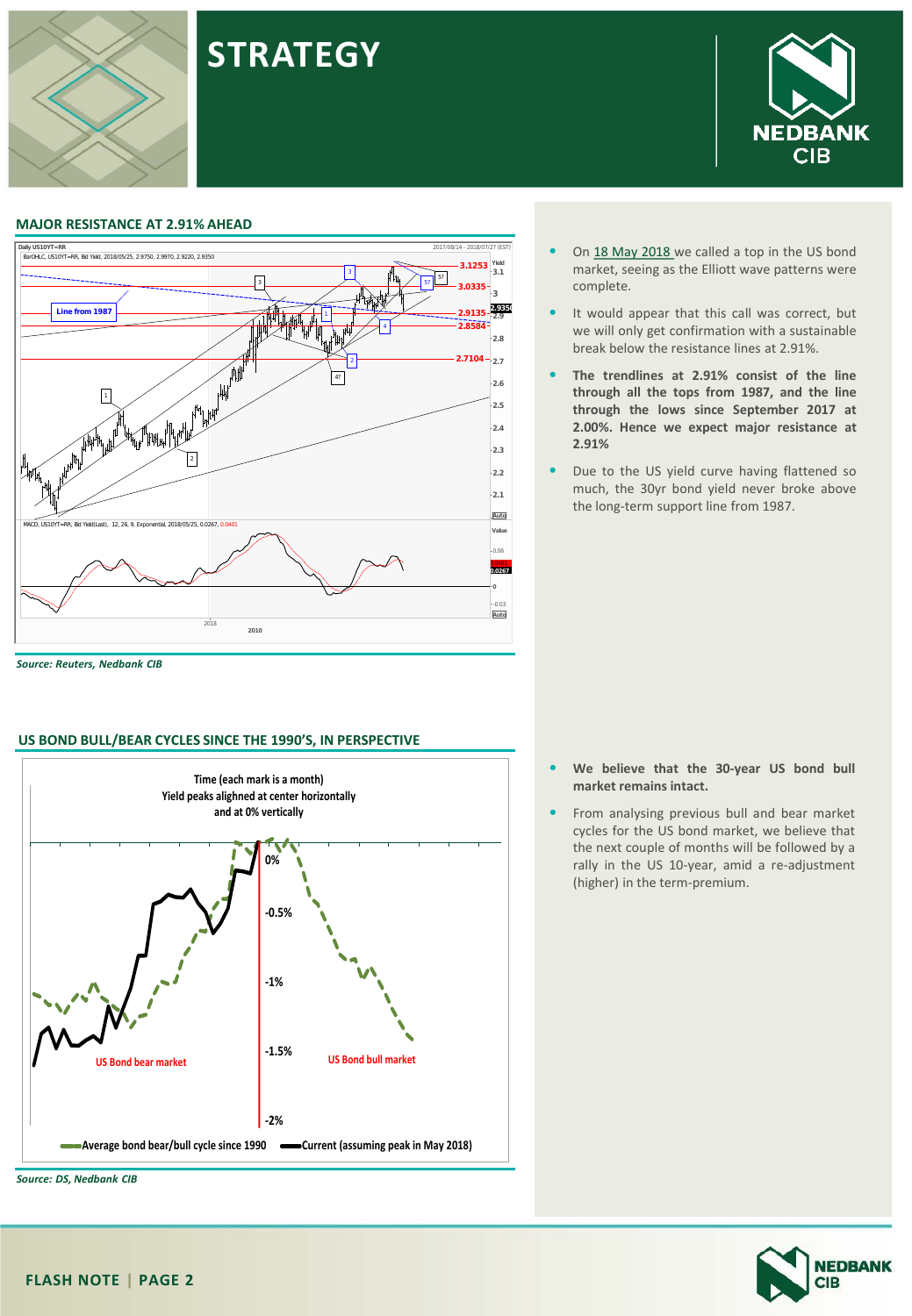

#### **DOLLAR IS LIKELY TO CORRECT FROM PREVIOUS HIGHS**



**STRATEGY**

*Source: Reuters, Nedbank CIB*



#### **CONSENSUS: RECORD NET SHORT USD AND US 10-YR**

- We believe that wave 3 of the developing dollar bull market is complete, and that the dollar is unlikely to break above the previous highs at 94.20.
- The hourly MACD is also rolling over, which confirms the loss of bullish momentum.
- **A correction to the break-out level at 92.25 (for a good-bye kiss) can be expected in our opinion (ie to complete wave 4). We believe that the 5th wave of this (blue) Elliott wave pattern would then target 95.15, which was the previous wave-4 high.**
- We expect a meaningful correction from 95.15, either in time or a counter trend.
- **We must however point out that we believe that the 5 waves up from 1Q18 only mark the first leg of a major dollar bull trend.**
- The yen is busy forming a major wedge, which points to a major dollar bull trend (ie sometime later in 2018).
- CFTC positioning reveals that non-commercials (speculators) have very large net short positions (for the US dollar to weaken and for the US 10-year bond yield to rise).
- Typically when positions are as large as they are currently, the risk is that if the prevailing narrative of the time does not play out perfectly, violent reversals ensue.